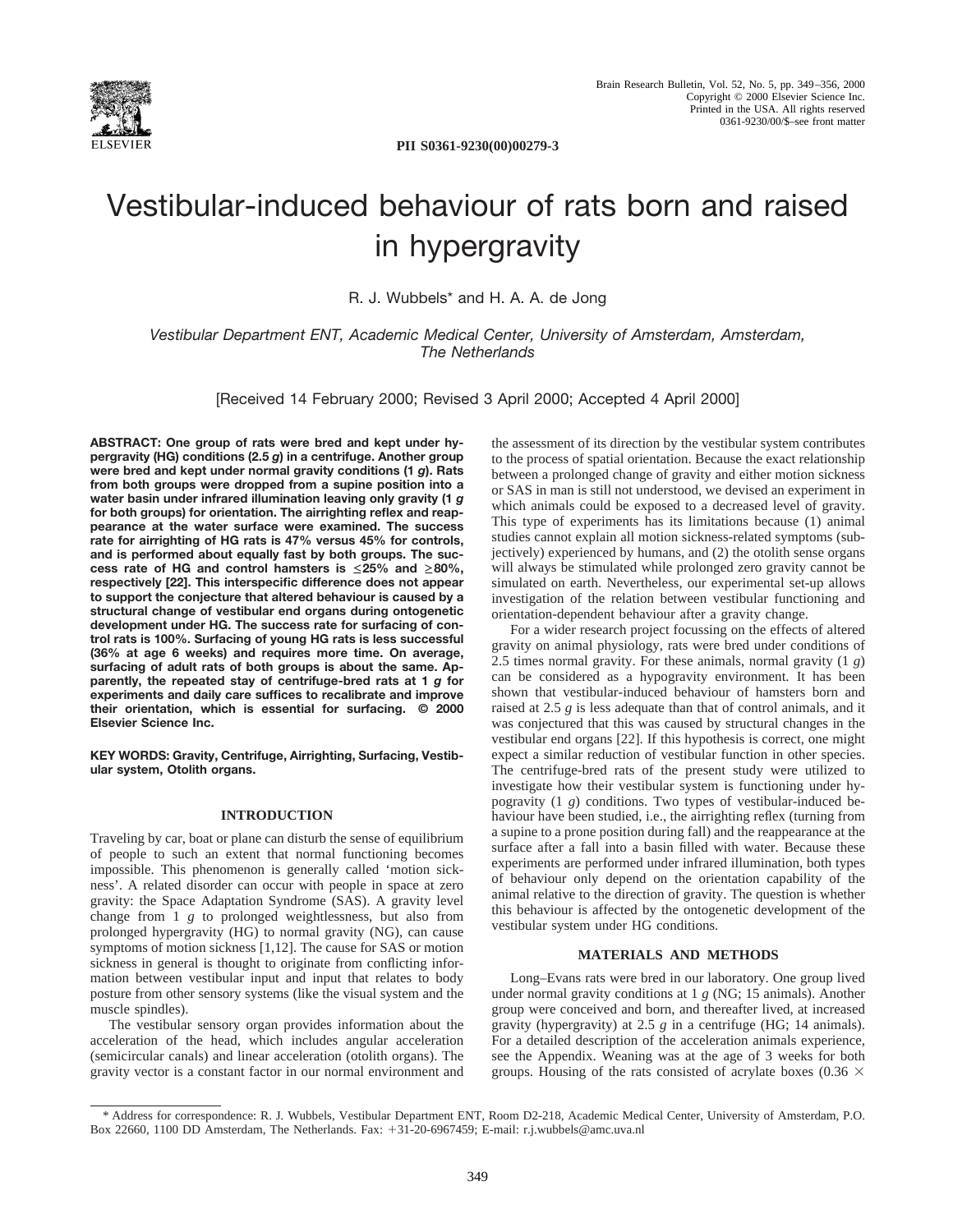

FIG 1. Growth of hypergravity (HG) males ( $n = 9$ ) and females ( $n = 5$ ), and normal gravity (NG) males  $(n = 8)$  and females  $(n = 7)$ . Weighing, at least once a week (but more frequently when younger), started after weaning. The curves (solid lines) represent the average body weight of each group as a function of age. The standard error of the mean (SEM) is indicated by the dotted lines. Body weight is 6% less for HG females and 18% less for HG males relative to the NG animals. Note the increase of growth rate of HG animals in week 38 when the centrifuge was not operational.

 $0.44 \times 0.30$  m). Lighting was switched on during 12 h per day. Food and water were always available *ad libitum*.

The centrifuge comprises two horizontal arms (length: 1.10 m) with aerated free-swinging gondolas (length: 1.10 m, width: 0.45 m, height: 0.725 m). The centrifuge constantly rotates at 34.3 cycles/min resulting in a hypergravity level at the bottom of the gondola of  $|Z| = 2.5$  g, with the Z-vector always perpendicular to the bottom. Daily, the centrifuge was stopped during 20–60 min for animal care and experiments. Rotation was alternated from clockwise to anti-clockwise (or vice versa) every day. During the first 10 days after birth, gravity level in the centrifuge was set at 1.8 *g*, thus increasing the probability of newborns being nursed by their mothers successfully [16]. Animals inside the gondolas could be observed by means of cameras. Animal treatment was in accordance with the Dutch law and the European Communities Council Directive (86/609/EEC; 24 November 1986) on the use of animals in scientific research.

Experiments started 5–7 days after weaning (at the age of 4 weeks) and were performed at 1 *g* for all animals. Every experimental session, animals were successively dropped three times from a supine position (height: 0.65 m) into a water basin (temperature: 33°C). This test was initially performed every 2 weeks and afterwards, when the animals had reached the age of 12 weeks, with intervals of 4 weeks. Although the airrighting reflex of rats is initiated by vestibular input and is only modulated by visual input [19], infrared illumination was used to eliminate the latter. In order to minimize the distress for animals remaining under water, the light was switched on 3 s after the rat hit the water surface, and it was rescued. The time required for three trials per animal is, generally, less than 1 min. The animal's activity was recorded on videocassette recorder with a temporal resolution of the video images of 20 ms.

Afterwards, the number of correct airrighting reflexes and the time interval necessary to perform this reflex (from release to

attaining a prone position) were determined. Also, the time intervals between hitting the water surface and the subsequent resurfacing were measured. Data from both experimental groups were statistically examined (significance:  $p < 0.05$ ).

### **RESULTS**

During the first few days after the transfer of non-adapted rats (e.g., the parents of our HG rats) from NG to HG conditions the animals lose weight (10–15%). The adaptation to the new situation takes approximately 1 week, after which the weight curves resume their course and the animals appear to resume their normal life including procreation. There appears to be no acute distress among centrifuge-bred or centrifuge-adapted rats when the centrifuge is stopped. Immediately when the centrifuge is being decelerated all animals become very active (they start running, romping, climbing, and stand on their hind legs). The growth rate of HG and NG animals involved in the present behavioural study is shown in Fig. 1. Animals in the centrifuge have a lower body weight than their counterparts at normal gravity (females:  $-6\%$ , males:  $-18\%$ ). A lower body weight of animals that live in a centrifuge is characteristic for the HG condition [18,22]. Due to a technical failure the centrifuge was not operational for 5 days in week number 38. In that period the growth rate for the HG animals suddenly increased (Fig. 1).

When a rat was released from a supine position it always reacted by realigning body posture. In almost all cases this realignment was ended before the water surface was reached. Besides attaining a prone position (a correct airrighting reflex), the most frequently observed touch-down was with the rat's long axis in vertical direction (head up). We did not notice any difference between HG and NG rats with respect to the sequence of body posture change while performing either a correct or an incorrect airrighting reflex. The percentages of correct airrighting reflexes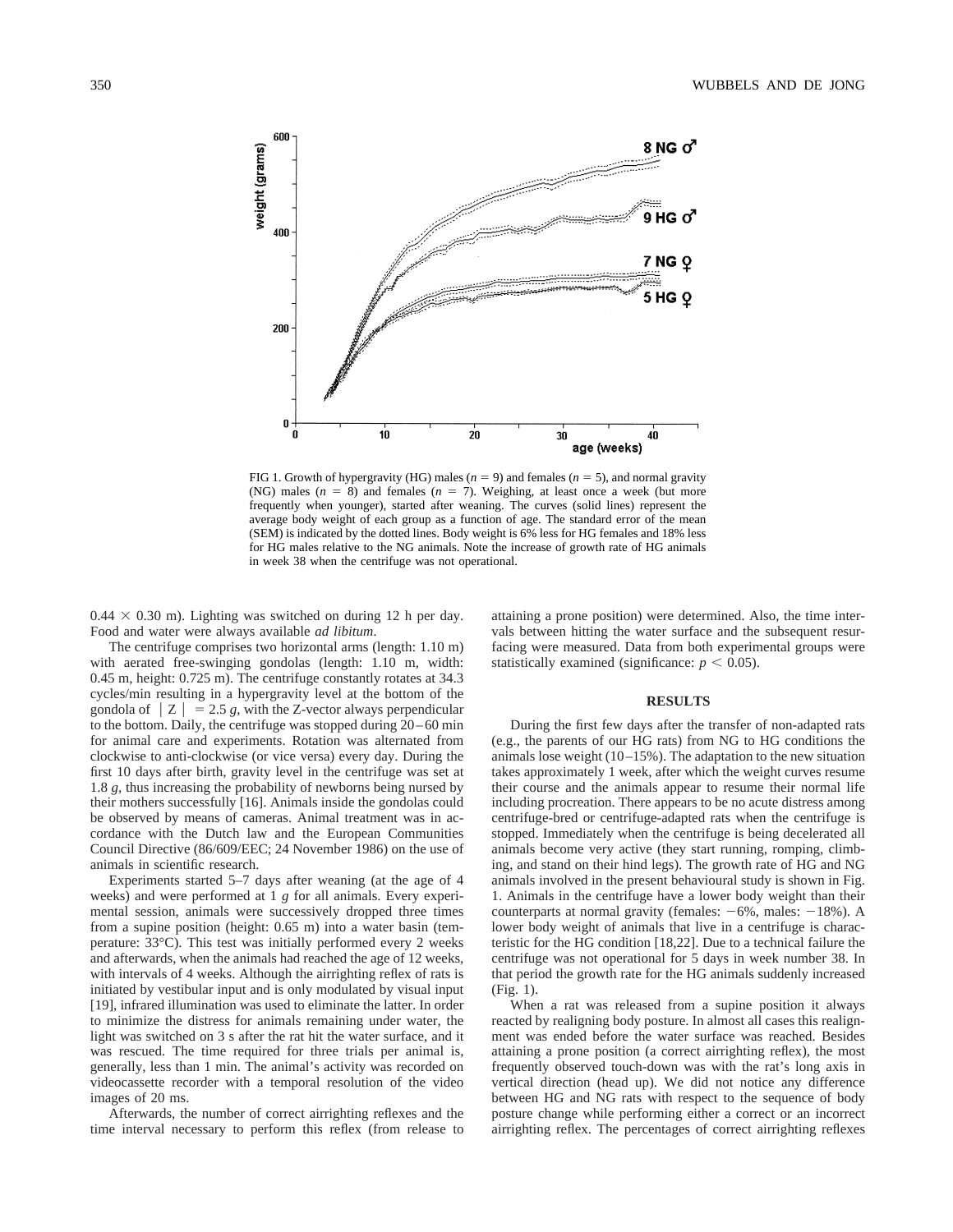

FIG. 2. Airrighting reflex of 14 hypergravity (HG) rats and 15 normal gravity (NG) rats as function of age. Experiments (three trials per animal) started at age 4 weeks. Initially, experiments were repeated every 2 weeks but from age 12 weeks onward every 4 weeks. (A) Percentage of correct airrightings; the overall success rate is 47% for the HG and 45% for the NG rats. (B) Mean duration of the airrighting; upper dotted line connects the values of the mean  $+$  SD of HG rats; lower dotted line indicates the values of the NGs mean  $-$  SD.

are shown in Fig. 2A. The score for the HG group varies considerably (between 24–67%), but does not change much with age. The airrighting of the NG group was very successful in the first experimental session only (week 4), but thereafter dropped to a level also shown by the HG group (Fig. 2A).

The duration of the airrighting reflex (mean  $\pm$  SD) for NG rats and HG rats is shown in Fig. 2B. The analysis of variance of the data was performed by means of a two-way classification for unweighted means [7]. The airrighting reflex of NG animals is a little faster than that of HG animals [Group effect,  $F(1,455) =$ 11.3,  $p < 0.001$ ].

The success rate for reappearing at the water surface after hitting the water, within the limit of 3 s, is shown in Fig. 3A. At

the age of 6 weeks, only a minority of the surfacings of HG rats (36%) occurred within 3 s after hitting the water. The success rate for surfacing for HG animals of 8 weeks and older was either 100% or a little less. The few unsuccessful surfacings of the older  $HG$  animals ( $>8$  weeks) were all due to a single individual (see below). Surfacings of the NG group were performed within 3 s without any exception at any age.

The time interval (mean  $\pm$  SD) between hitting the water and reappearing at the surface (nose up) is shown in Fig 3B. Analysis of the data was the same as for the duration of the airrighting reflex [7]. In addition to the higher success rate of 4 and 6 weeks old NG animals (Fig. 3A), it is shown in Fig. 3B that 4–10-week-old NG animals complete their surfacing faster than HG rats of the same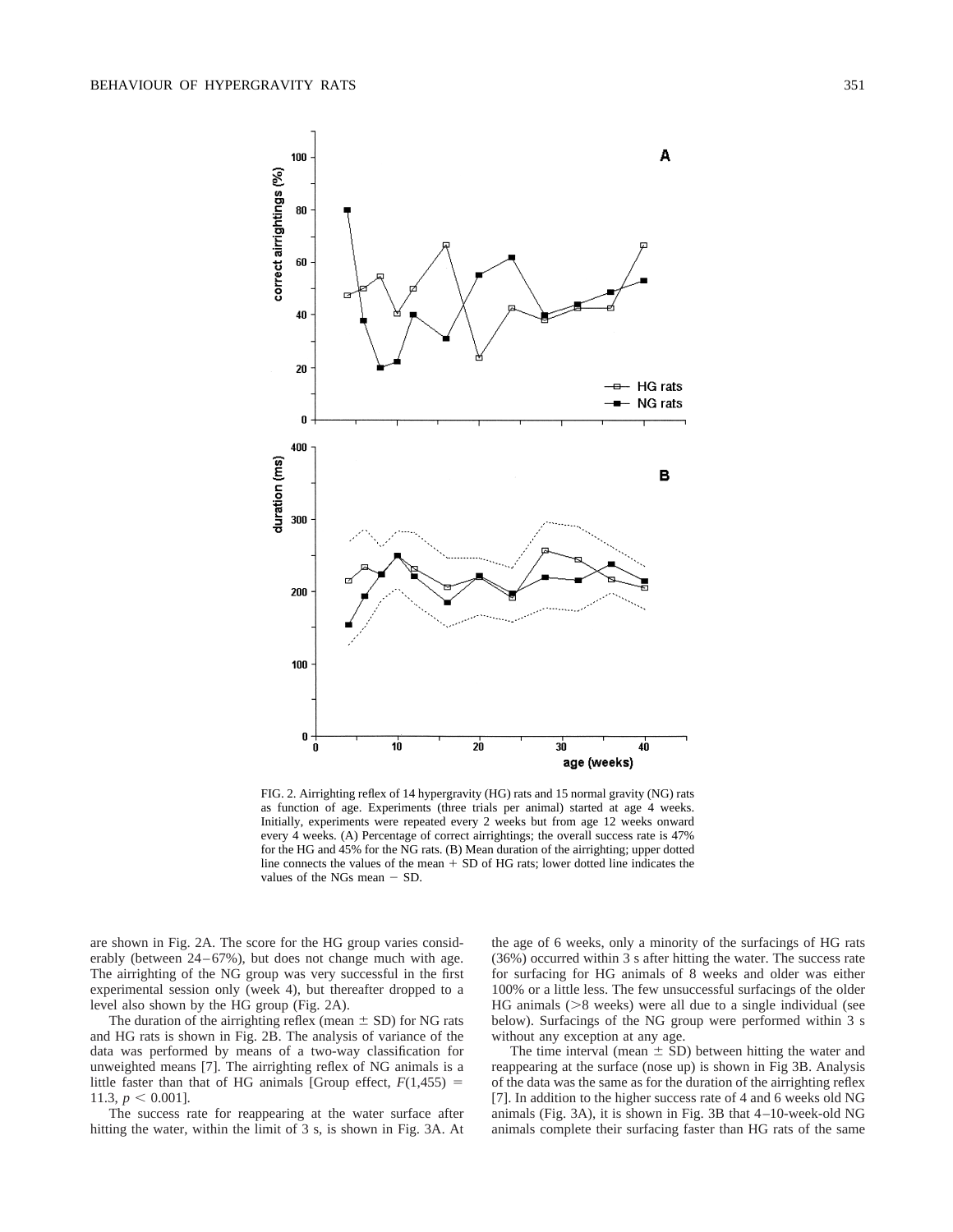

FIG. 3. Surfacings performed within 3 s. (A) Percentage of correct surfacings; the success rate for surfacing for hypergravity (HG) animals of 8 weeks and older was 100%. or a little less. All 'failures' occurred with the same animal. The score for 4 and 6 weeks old HG rats was (much) less than 100%. For normal gravity (NG) rats surfacings were always successful irrespective of their age. (B) Mean duration of surfacings; upper dotted line connects the values of the mean  $+$  SD of HG rats; lower dotted line indicates the values of the NGs mean  $-$  SD. Note that the young HG rats need more time to find the water surface.

age [Group effect,  $F(1,979) = 95.0, p < 0.001$ ]. For NG animals the time necessary for surfacing increases with age, while for HG animals the opposite happens [Interaction effect,  $F(11,979) =$ 11.2,  $p < 0.001$ ).

Because in our experimental design three consecutive airrighting reflexes and surfacings are measured, it is possible that some kind of correlation exists in this sequence of occurrences. The relation between a surfacing and the preceding airrighting reflex was inspected. It turned out that on average a successful airrighting reflex is followed by a faster surfacing (Fig. 4). The time necessary to reappear at the water surface after a successful airrighting was  $808 \pm 223$  ms for NG animals and  $900 \pm 396$  ms for HG animals. When the airrighting was not performed correctly surfacing times

were 872  $\pm$  259 ms and 1155  $\pm$  463 ms, respectively. So, after an unsuccessful airrighting the HG group needs relatively more time to find the surface again (cf. Fig. 4A and B).

Another possible correlation we analyzed was that between the three consecutive surfacings which, for HG rats, lasted  $872 \pm 397$ ,  $1045 \pm 450$  and  $1176 \pm 451$  ms (mean  $\pm$  SD), respectively. In Fig. 5A, the distribution of duration differences between the second and the first surfacing, and between the third and the first surfacing of HG animals, are shown. For comparison, the normal distributions around the respective means and around 0 are also shown. The latter distribution would be expected when the duration of a surfacing was independent of a preceding trial. Thus, in our experiment the second surfacing of HG animals takes signif-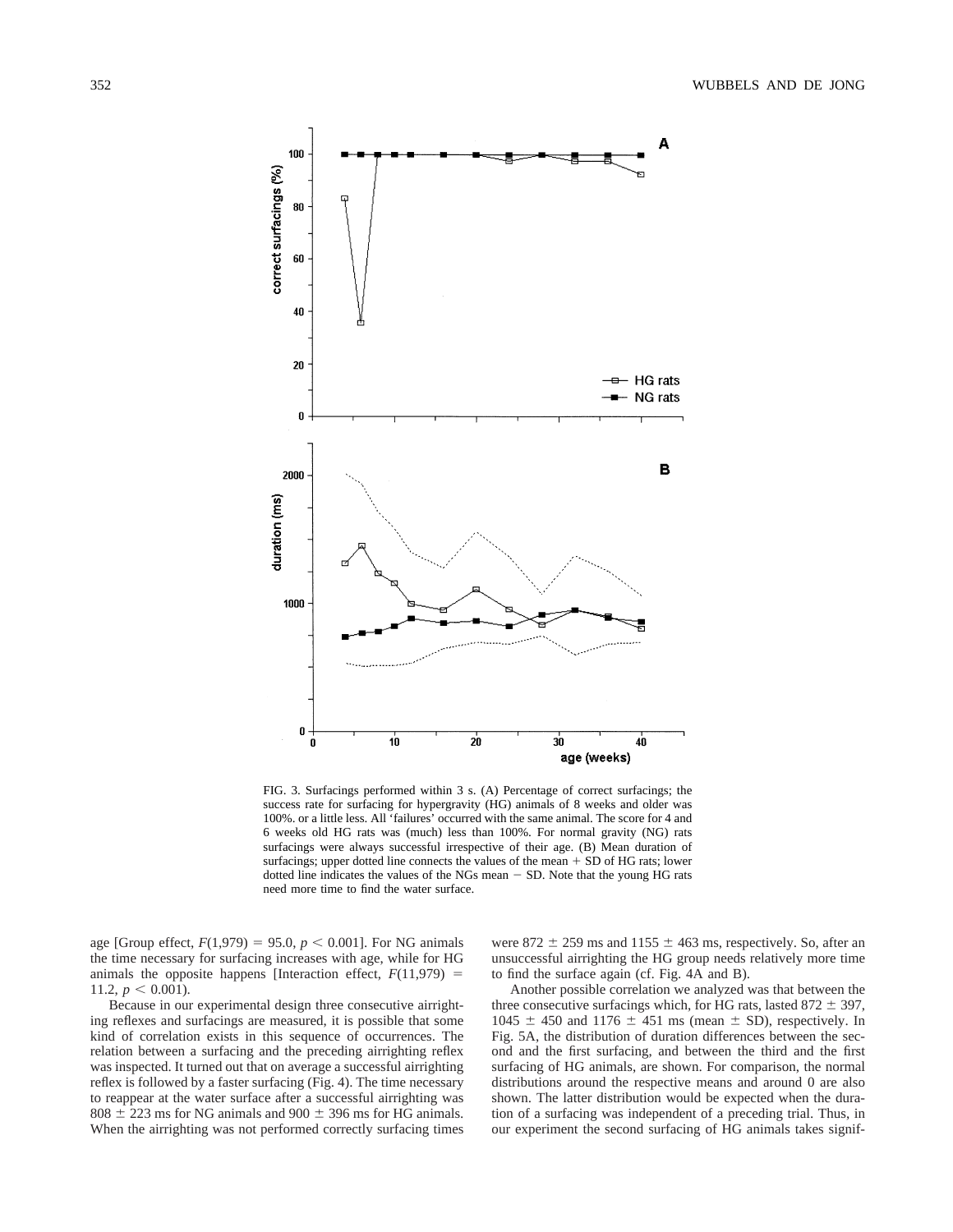

FIG. 4. Duration of surfacings subsequent to a correct airrighting (crosshatched bars) and of surfacings preceded by an incorrect airrighting (black bars) of hypergravity (HG) rats (A) and normal gravity (NG) rats (B). A correct airrighting reflex is usually followed by a faster reappearance at the water surface; an incorrect airrighting reflex generally delays surfacing, especially for HG animals.

icantly longer than the first ( $t$ -test,  $p < 0.001$ ), and the third surfacing again takes longer than the second ( $p < 0.001$ ). This effect was present during the entire period in which these experiments were performed. Consecutive surfacings of young HG rats  $(4–16$  weeks) lasted 997  $\pm$  466, 1150  $\pm$  542 and 1292  $\pm$  450 ms; for older HG rats (20–40 weeks) this was 764  $\pm$  287, 950  $\pm$  347 and  $1072 \pm 423$  ms.

For NG animals, the distribution of duration differences between the second and first surfacing and between the third and first surfacing are shown in Fig. 5B. Consecutive sufacings lasted 806  $\pm$  253, 850  $\pm$  250 and 873  $\pm$  229 ms, respectively. The second surfacing of NG animals takes a little longer than the first  $(p < 0.05)$ , but the third surfacing does not take significantly longer than the second. In other words, the duration of a surfacing of a NG rat hardly depends on a preceding trial while a surfacing of a HG rat tends to take longer when it has been preceded by one surfacing and even longer when preceded by two.

Between the three consecutive airrighting reflexes of neither the HG group nor the NG group a similiar correlation was observed. All NG rats and most of the HG rats showed normal swimming behaviour. One HG rat (the one of the few unsuccessful



FIG. 5. Difference between the duration of consecutive surfacings of hypergravity (HG) (A) and normal gravity (NG) (B) animals. The differences between the second and first surfacing (cross-hatched bars), and between the third and the first surfacing (black bars) have been calculated for both groups. From the respective means and standard deviations, the matching normal distributions were plotted. The solid curve shows the normal distribution with zero mean, which is the distribution one would expect when sebsequent surfacings were independent. Dotted curve: normal distribution for the measured mean and SD of the second minus the first surfacing. Dashed curve: normal distribution for the measured mean and SD of the third minus the first surfacing.

surfacings at age  $>20$  weeks) systematically started spinning around its body axis (even before reappearing at the surface) at one turn per second or faster. A few more HG animals showed similar behaviour but to a lesser degree, i.e., spinning occurred only occasionally and much less vehemently.

## **DISCUSSION**

Adaptation of human subjects to much slower rotation (and negligible gravity increase) takes days [10] and also NG rats need several days to adapt to a hypergravity (and rotating) environment. The HG rats' behaviour inside the centrifuge suggests that they do not suffer from 'sickness induced by long duration centrifugation' experienced by many (unadapted) human subjects [1,10].

In a previous study on hamsters, a relation was found between a disturbance of vestibular controlled behaviour (like swimming and equilibrium maintenance) and malformations of the otoconia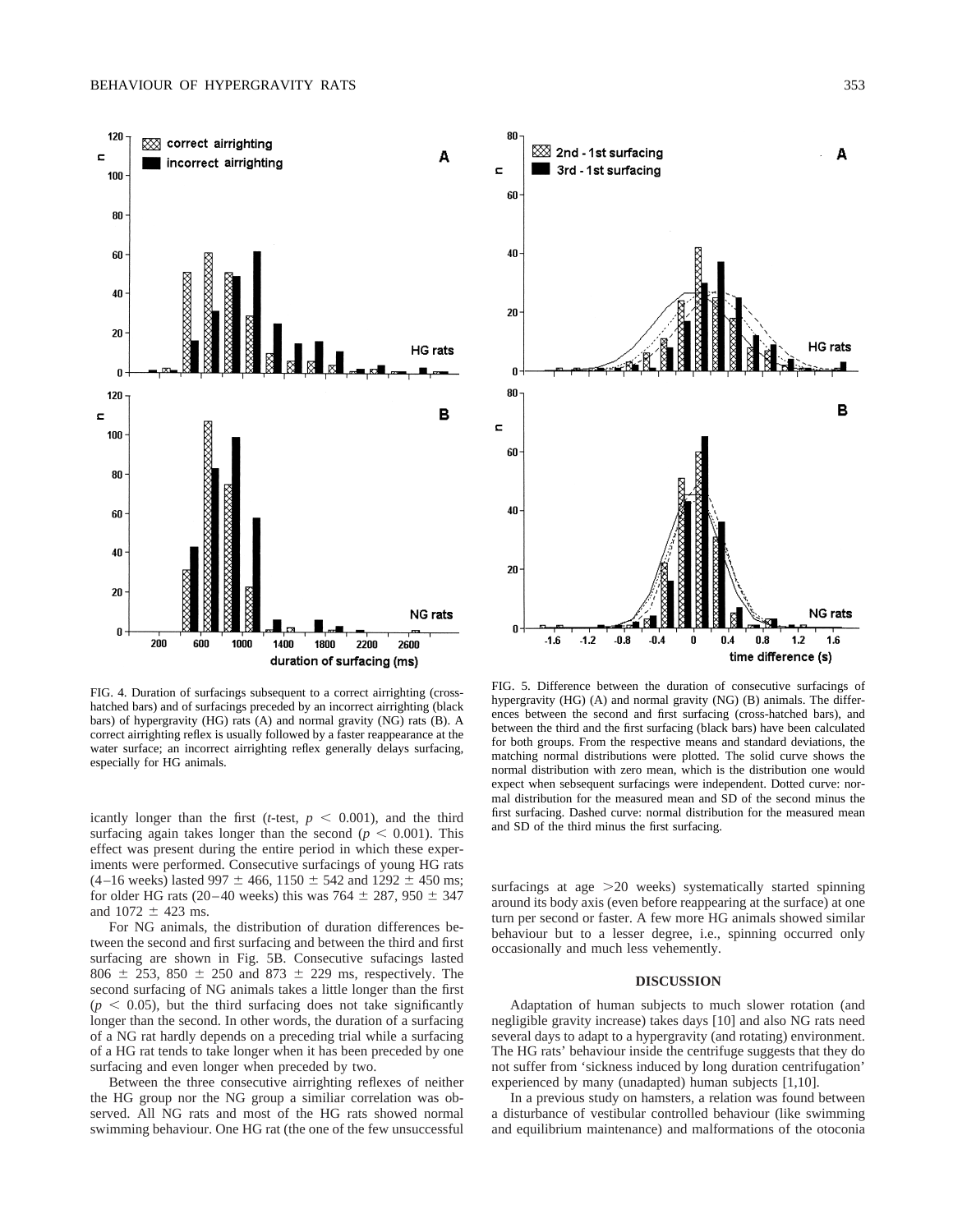of the saccule and/or utricle [23]. It appears to be very likely that the HG rats of the present study which showed spinning in water, especially the animal that developed this behaviour in an extreme way, also suffered from a more or less impaired peripheral vestibular organ. Probably, this has to be attributed to one or more defective otolith organs [6,9,13,15,23]. Animals with impaired labyrinths also show typical spinning behaviour in conditions of zero gravity during a parabolic flight on board an aeroplane [17]. Our spinning HG rat displayed the same behaviour as soon as it was released to float freely during a zero gravity period on such a parabolic trajectory of the aeroplane, while other HG rats and NG rats did not show any spinning during zero gravity at all (unpublished results). Perhaps, the probability of peripheral deficiencies increases with hypergravity, although the effect that hypergravity has on, for instance, otoconial development appears to be limited [14,21].

In our centrifuge, animals are bred and live under hypergravity conditions. For a detailed description of the acceleration animals experience, see the Appendix. Every day, rotation of the centrifuge has been reversed in order to prevent the possible development of a unilateral compensation for the Coriolis force during locomotion. It is important to realize, however, that each time an animal moves it will experience a different acceleration depending on the chosen direction of movement (with the Coriolis component reversed on the next day). It is conceivable that under these circumstances the development of motor reflexes which depend on vestibular sensory input is not optimal. Unfortunately, this complicates the interpretation of behavioural changes that are observed because they may not be exclusively the result of hypergravity. When simulating a hypergravity habitat, however, this cannot be avoided.

None of the rats in the airrighting test reached the water surface in the original supine position. This means that, if a rat's life-long stay at 2.5 *g* has any effect on the sensitivity of the otolith system, its threshold for linear acceleration is not raised above the level of 1 *g*. In experiments by Daunton et al. [5] the otolith-spinal reflex was measured from rats exposed to hypergravity (2.0 *g* or 2.8 *g*) for a relatively short time (7–14 days). The authors conjecture that the decreased amplitude of the otolith-spinal reflex of HG exposed rats which they observed is due to a sensitivity decrease of the otolith system. Given the small differences between the airrighting performance of the HG and NG rats of our study, it would be interesting to repeat the experiment of Daunton et al. [5] with rats that have spent all their lives in a hypergravity environment.

The results presented here are in sharp contrast with those obtained for hamsters, for which it was shown that airrighting is less successfully performed by HG-bred animals (25% or less correct airrighting reflexes for HG animals vs. more than 80% for NG animals [22]. The lower score of NG rats relative to NG hamsters may be attributed to learning that a water basin was awaiting them (our experiments were every 2 weeks initially vs. every 4 weeks for the hamsters). The better performance of HG rats relative to HG hamsters, however, indicates a better functioning of the HG rats' vestibular system in this experimental situation. Our results do not show remarkable differences between the duration of the airrighting reflex of HG and NG rats, although at ages 4 and 6 weeks NG animals appear to be somewhat faster. It is possible that this type of experiment is not the most conclusive for discriminating between vestibular functioning of HG and NG rats.

With respect to surfacing, HG rats seem to experience some trouble in the first few weeks after weaning. Video recordings show animals floating at the water surface, but with their heads submerged. Young (4–10 weeks) HG rats take more time for a successful surfacing than young NGs (Fig. 3B). From the age of 8 weeks onward, HG rats almost always find their way to the surface. The data of three more HG rats (data not shown) are consistent with the results shown here. It has been reported that HG hamsters have considerable problems with swimming [22,24], a problem which HG rats seldom have. NG rats have no problem in finding the water surface at any age.

The simulation of increased gravity during (and after) the ontogenetic development alters the vestibular-induced behaviour that has been investigated (airrighting and surfacing). Apparently, however, the degree of behavioural change and the characteristics of this change also depend on the species (e.g., rat vs. hamster) that is investigated. Moreover, with rats age or, more likely, adaptation to normal gravity (see below) also plays a role. The most conspicuous differences between young HG rats and controls (success rate and duration of surfacing, see Fig. 3) disappear with age. At first glance, adult HG animals perform equally well as NG adults. This indicates that adequate vestibular input is available, and it seems, therefore, that the ontogenetic development of the peripheral vestibular system can not have been disturbed dramatically by a hypergravity level of 2.5 *g*.

A closer analysis of the chronological order of occurrences in our experimental set-up indicates that the orientation of HG animals relative to the direction of gravity is much more affected by preceding events than for NG rats (Figs. 4 and 5). This also suggests that the alteration of vestibular-induced behaviour of HG rats is of neuronal origin and is not caused by dysfunction of the vestibular sensory epithelia. This conjecture appears to be supported by studies demonstrating the plasticity of vestibular innervation. The number of synapses in the otolith organs of adult rats adapts to the level of gravity [20], and the activity of vestibular primary afferents is modified to a new gravity level [2,3]. The amount of data on this subject, however, is scarce and ambiguous [4].

It has been demonstrated that sensory functions can be recalibrated to new situations. Localizing a sound source while wearing artificial external ears can be learned without interfering with the system's original capability [11]. Although, the otolith organs and semicircular canals detect linear and angular acceleration explicitly (unlike sound localization which results from processing implicit acoustic cues), the close integration of the vestibular system with other sensory and motor control systems also necessitates a permanent readjustment to changing conditions [8]. At the age of 10 weeks, when resurfacing is about equally successful and equally fast for both groups, the HG rats have spent more than 24 h under 1 *g* conditions. Apparently, the repeated stay of centrifugebred rats at 1 *g* for experiments and/or daily care suffices to recalibrate the vestibular system to this new situation and thereby improve orientation. But, although recalibrated to a new level of gravity, their vestibular induced behaviour does not attain the same efficiency as was observed for NG rats. Underwater orientation of HG rats becomes somewhat deteriorated with repeated surfacing (Fig. 5). Sustained conditions in which the relation between the animal's motion and the detected acceleration is (partially) unpredictable may hamper the stability and/or fine-adjustment of motor reflexes.

#### ACKNOWLEDGMENTS

We wish to thank Drs. N. A. M. Schellart and H. W. Kortschot for commenting on the manuscript. This study was financially supported by the Space Research Organization of the Netherlands (SRON; project mg-044).

#### **REFERENCES**

1. Bles, W.; de Graaf, B. Postural consequences of long duration centrifugation. J. Vestib. Res. 3:87–95; 1993.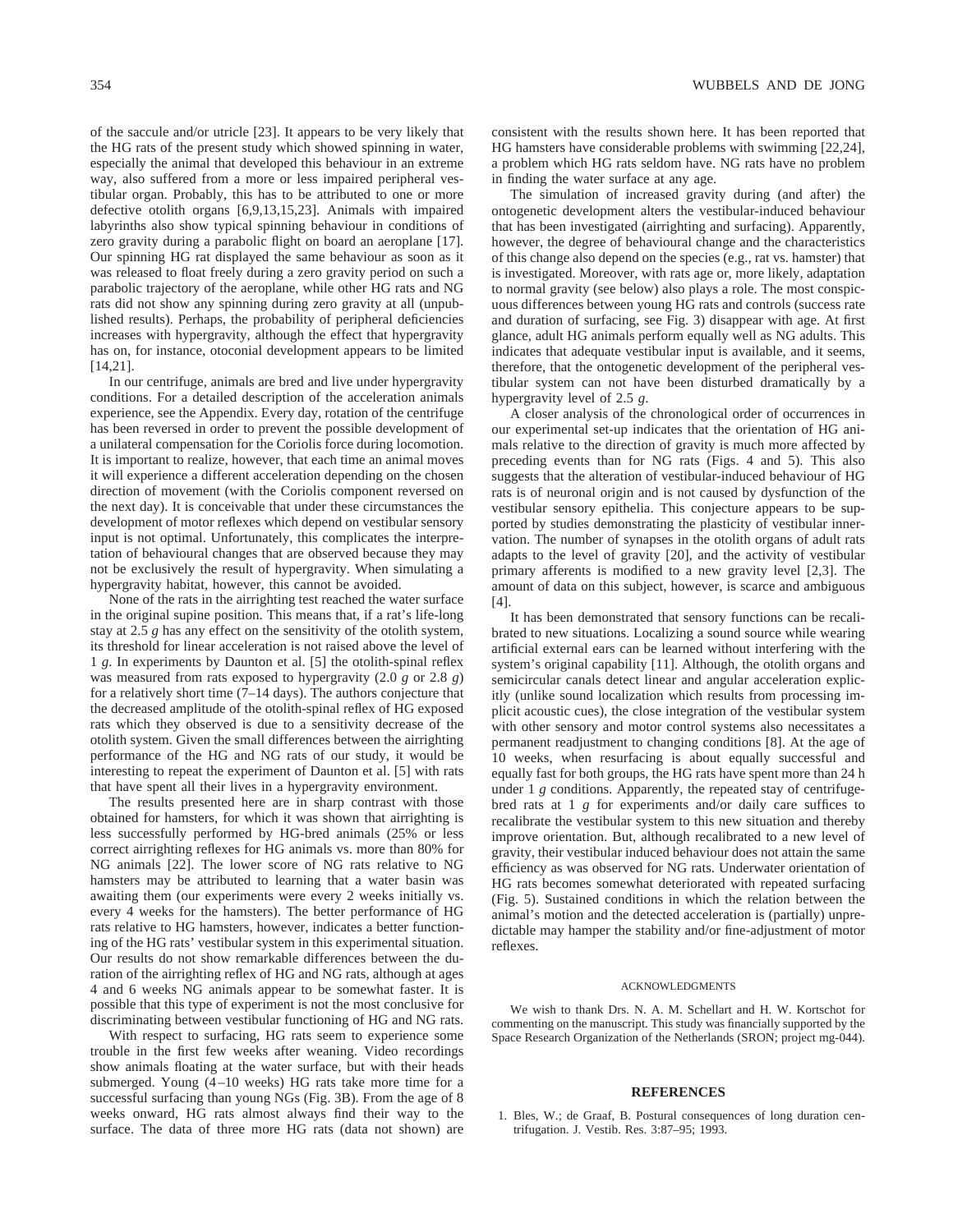- 2. Bracchi, F. T.; Gualtierotti, T.; Morabito, A.; Rocca, E. Multiday recordings from the primary neurons of statoreceptors of the labyrinth of the bullfrog. Acta Otolaryngol. 334(suppl.):5–27; 1975.
- 3. Correia, M. J.; Perachio, A. A.; Dickman, J. D.; Kozlovskaya, I. B.; Sirota, M. G.; Yakushin, S. B.; Beloozerova, I. N. Changes in monkey horizontal semicircular canal afferent responses after spaceflight. J. Appl. Physiol. 73:112S–120S; 1992.
- 4. Correia, M. J. Neuronal plasticity: Adaptation and readaptation to the environment of space. Brain Res. Rev. 28:61–65; 1998.
- 5. Daunton, N. G.; Corcoran, M.; Fox, R. A.; Wu, L. C. Chronic exposure to hyper-G suppresses otolith-spinal reflex in the rat. In: Research and technology. NASA TM-112195. NASA Ames Research Center; 1996: 117–118.
- 6. Douglas, R. J.; Clark, G. M.; Erway, L. C.; Hubbard, D. G.; Wright, C. G. Effects of genetic vestibular defects on behavior related to spatial orientation and emotionality. J. Comp. Physiol. Psychol. 93:467–480; 1979.
- 7. Ferguson, G. A. Statistical analysis in psychology and education. Singapore: McGraw-Hill; 1981.
- 8. Fox, R. A.; Daunton, N. G.; Corcoran, M. L. Study of adaptation to altered gravity through systems analysis of motor control. Adv. Space Res. 22:245–253; 1998.
- 9. Gray, L. E.; Rogers, J. M.; Ostby, J. S.; Kavlock, R. J.; Ferrell, J. M. Prenatal dinocap exposure alters swimming behavior in mice due to complete otolith agenesis in the inner ear. Toxicol. Appl. Pharmacol. 92:266–273; 1988.
- 10. Graybiel, A.; Clark, B.; Zarriello, J. J. Observations on human subjects living in a "Slow Rotation Room" for periods of two days. AMA Arch. Neurol. 3:55–73; 1960.
- 11. Hofman, P. M.; van Riswick, J. G.; van Opstal, A. J. Relearning sound localization with new ears. Nat. Neurosci. 1:417–421; 1998.
- 12. Homick, J. L.; Reschke, M. F.; Miller, E. F. The effects of prolonged exposure to weightlessness on postural equilibrium. In: Johnston, R. S.; Deitlein, L. F., eds. Biomedical results from Skylab. Washington, DC: Scientific and Technical Information Office, NASA, 1997: 104–112.
- 13. Huygen, P. L. M.; Fischer, A. J. E. M.; Kuijpers, W. The vestibular functions of the manganese-deficient rat. Acta Otolaryngol. 101:19– 26; 1986.
- 14. Krasnov, I. B. The otolith apparatus and cerebellar nodulus in rats developed under 2-G gravity. Physiologist 34(suppl.):206–207; 1991.
- 15. Lim, D. J.; Erway, L. C. Influence of manganese on genetically defective otolith: A behavioral and morphological study. Ann. Otolaryngol. 83:565–581; 1974.
- 16. Megory, E.; Oyama, J. Hypergravity effects on litter size, nursing activity, prolactin, TSH, T3, and T4 in the rat. Aviat. Space Environ. Med. 55:1129–1135; 1984.
- 17. Oosterveld, W. J.; de Jong, H. A. A. The effect of weightlessness on the flight behavior of pigeons with canal lesions. Aviat. Space Environ. Med. 58(suppl.):A250–A252; 1987.
- 18. Oyama, J.; Platt, W. T. Effects of prolonged centrifugation on growth and organ development of rats. Am. J. Physiol. 209:611–615; 1965.
- 19. Pellis, S. M.; Pellis, V. C.; Morrissey, T. K.; Teitelbaum, P. Visual modulation of vestibularly-triggered air-righting in the rat. Behav. Brain Res. 35:23–26; 1989.
- 20. Ross, M. D. Morphological changes in rat vestibular system following weightlessness. J. Vestib. Res. 3:241–251; 1993.
- 21. Sondag, H. N. P. M.; de Jong, H. A. A.; van Marle, J.; Willekens, B.; Oosterveld, W. J. Otoconial alterations after embryonic development in hypergravity. Brain Res. Bull. 40:353–357; 1996.
- 22. Sondag, H. N. P. M.; de Jong, H. A. A.; Oosterveld, W. J. Altered behaviour in hamsters conceived and born in hypergravity. Brain Res. Bull. 43:289–294; 1997.
- 23. Sondag, H. N. P. M.; de Jong, H. A. A.; van Marle, J.; Oosterveld, W. J. Behavioural changes in hamsters with otoconial malformations. Acta Otolaryngol. 118:86–89; 1998.
- 24. Sondag, H. N. P. M.; de Jong, H. A. A.; Oosterveld, W. J. Behaviour of adult hamsters subjected to hypergravity. J. Vestib. Res. 9:13–18; 1999.

#### **APPENDIX**

Hypergravity is defined as the acceleration that is directed perpendicular to the bottom of the gondola (and the bottom of the box in which the rats live). Because the distance to the axis of rotation of the centrifuge differs with position inside the gondola the magnitude of this HG acceleration will be a gradient rather than a constant value. Furthermore, the centre of mass of the gondola will generally not coincide with the position of the animals and, thus, a shearing acceleration, perpendicular to the HG vector, will act upon the rats inside the centrifuge. To calculate the acceleration as a function of position inside the gondola, the swing-out angle of the gondola  $(\alpha)$  has to be calculated first. For this, we have to estimate the location of the centre of mass of the gondola (plus its contents). Because we put the boxes, with the rats inside, at the bottom of the gondola the centre of mass is located somewhere between the bottom and halfway the gondola's height, i.e., between 0.725 and 0.725/2 m. Figure A1 illustrates how we calculated  $\alpha$ .

Calculations show what effect the exact position of the centre of mass of the gondola has on the acceleration that occurs at, for instance, the centre of the bottom of the gondola (Table A1). Apparently, the effect on  $\alpha$  and on HG is small. For the shearing acceleration's magnitude the effect is more prominent. Because the animals inside the centrifuge are free to move around in their housing, it is relevant to know how these forces change with the animal's position. For  $\alpha = 63.6^{\circ}$ , we calculated the gradients of both the HG and the shearing acceleration (Fig. A2). It is shown that on the floor of the boxes where the rats live, HG varies from 2.4 *g* to 2.6 *g* and shearing acceleration from 0.1 *g* to 0.5 *g*. Actual measurements of the acceleration, in three directions and at different positions inside the gondola, are in agreement with the model presented here.





FIG. A1. A mass (M) is suspended on a free-swinging arm (L) which itself is attached to a horizontal arm  $(r_1)$ . In this system, rotating at  $\omega = 3.6$ radians/s (34.3 cycles/min), equilibrium is achieved when the opposite forces  $\mathbf{d}_i$  and  $\mathbf{d}_o$  have equal magnitudes. The equation with the single unknown variable  $\alpha$  cannot be solved analytically, but  $\alpha$  has to be somewhere between 0° and 90°. Assuming the centre of mass of the gondola with its contents at 0.483 m, numerical analysis shows that  $\alpha = 63.6^{\circ}$  (cf. Table A1).